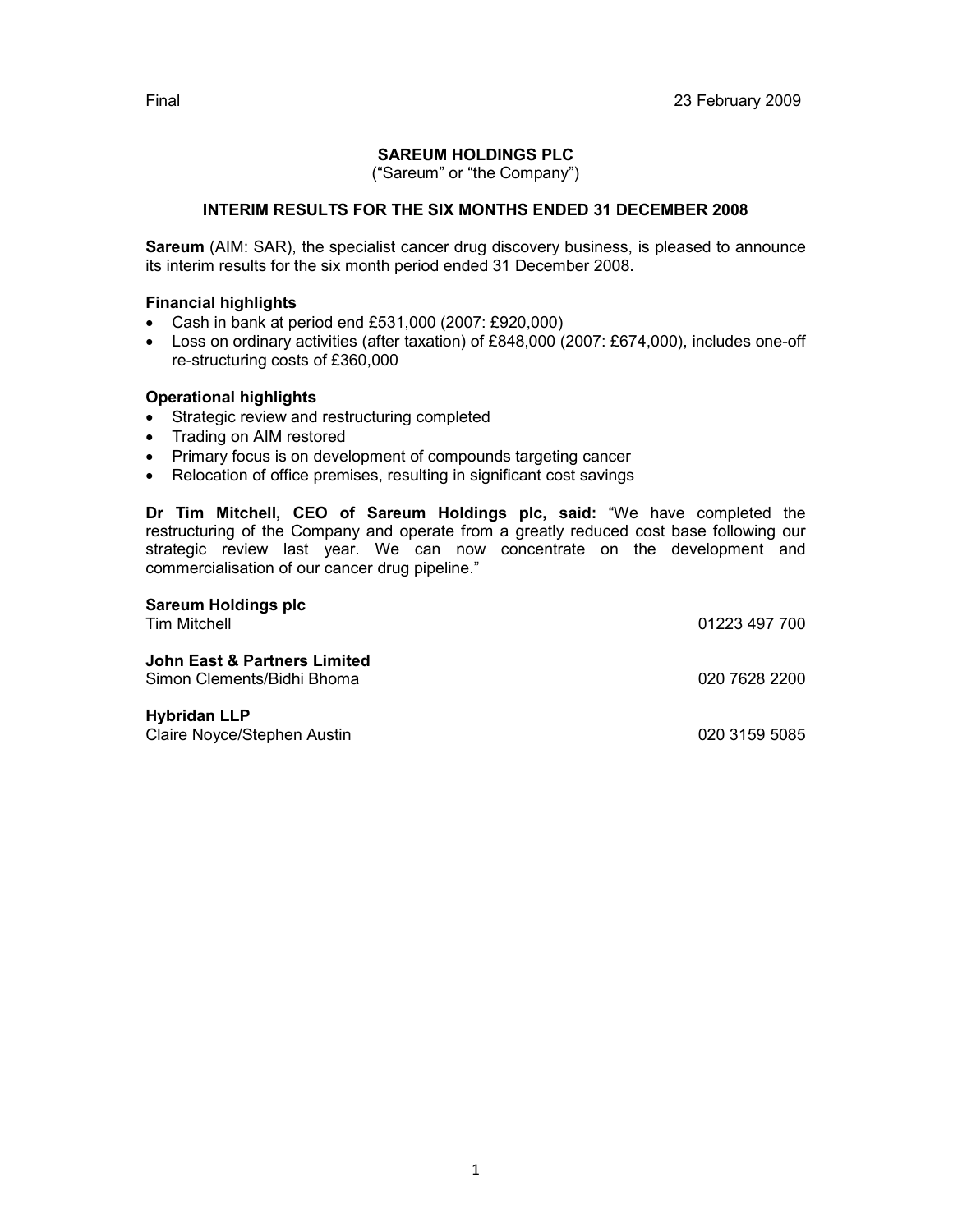### Interim Results for the six months ended 31 December 2008

### Chairman's Statement

During the period, Sareum Holdings plc completed a strategic review of the business, which it initiated in May 2008. This was prompted by an awareness of the increasingly difficult trading conditions experienced by the fee for services division. The executive directors presented a re-structuring plan to the Board and, following consultation with the Company's advisers, the plan was approved and implemented. The re-structuring of Sareum included selling the fee for services division, along with all of its laboratory equipment.

Sareum has retained the intellectual property contained in its research programmes and is now able to concentrate on its primary task of cancer drug discovery, whilst operating from a significantly reduced and controllable cost-base. The research activities, such as synthesis of new molecules and their testing, are sub-contracted to third parties. Sareum designs and selects the drug candidates for each of the three programmes currently in development, and maintains the appropriate patent portfolio

The Company has continued to make positive progress with its in-house cancer drug discovery programmes, resulting in three further patent applications and the publication of three patents from previous filings.

Sareum's most advanced in-house programme is carried out in conjunction with one of the world's leading cancer research organisations, The Institute of Cancer Research and Cancer Research Technologies Ltd. Additionally, we are developing cancer drug discovery programmes against a further two targets. These programmes are wholly owned by Sareum. Significantly, we have obtained positive results from in-vivo pre-clinical experiments designed to demonstrate that programme compounds increase the efficacy of cancer chemotherapeutics that are in clinical use.

We have received expressions of interest from pharmaceutical and biotechnology companies in these programmes. We are actively pursuing these approaches. This supports our belief that our approach to drug discovery is capable of generating valuable commercial assets.

### Changes to the Board

Dr Alastair Riddell (Non-Executive Director), Giorgio Reggiani (Finance Director) and Dr David Williams (VP, Biology & Structural Sciences) resigned from the Board of the Company during the period. I thank them for their valuable contribution to the Company and wish them well for the future.

### Financial review

During the period, revenues of £32,000 were recognised arising from fee-for-service collaborations prior to the sale of that part of the business.

The sale of the fee for service business included the sale of almost all of the equipment assets of the company and the write-down of the improvements made to the (now vacated) laboratory building. The cash received from the fee for service business and asset sale approximately equalled the write-down in equipment and building improvement assets, such that the effect on the balance sheet was an estimated £10,000 reduction in net assets. All of the Company's long-term loans, which included equipment lease financing and a loan from the landlord, have been paid off.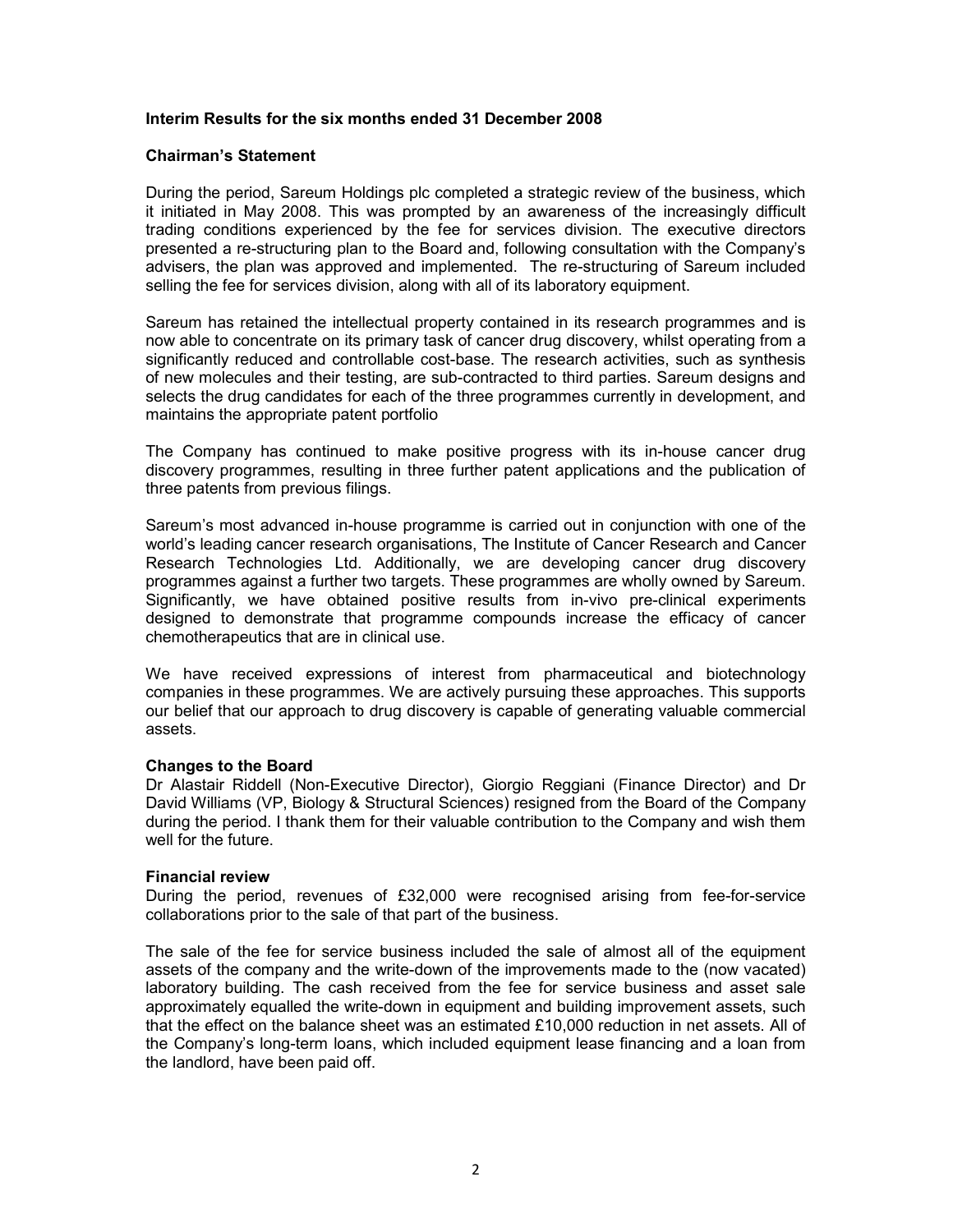The re-structuring incurred one-off costs of £360,000, which included redundancy payments to staff, compensation to the landlord for early termination of the lease on the laboratory building and payments to specialist advisors. The consequential decrease in staff numbers and move to smaller office premises has resulted in an approximate 6-fold reduction in ongoing operating costs.

We ended the half year with net assets of £552,000, including £531,000 of cash in the bank. The Directors believe that the Company has sufficient cash to fund the business until at least January 2010. A commercial deal on one or more of the research programmes would further increase the duration of its funds.

#### **Outlook**

Our primary objective is to advance our in-house cancer drug discovery pipeline to deliver drug candidates that are positioned to attract lucrative partnering deals with pharmaceutical companies. We will continue to advance these programmes and file further drug patent applications during the year to protect our intellectual property portfolio. We expect to develop further drug candidates for pre-clinical studies during the current financial year. We are actively seeking licensing partners with the aim of achieving a licensing deal on at least one of our three current in-house programmes.

Dr Paul Harper Chairman Sareum Holdings plc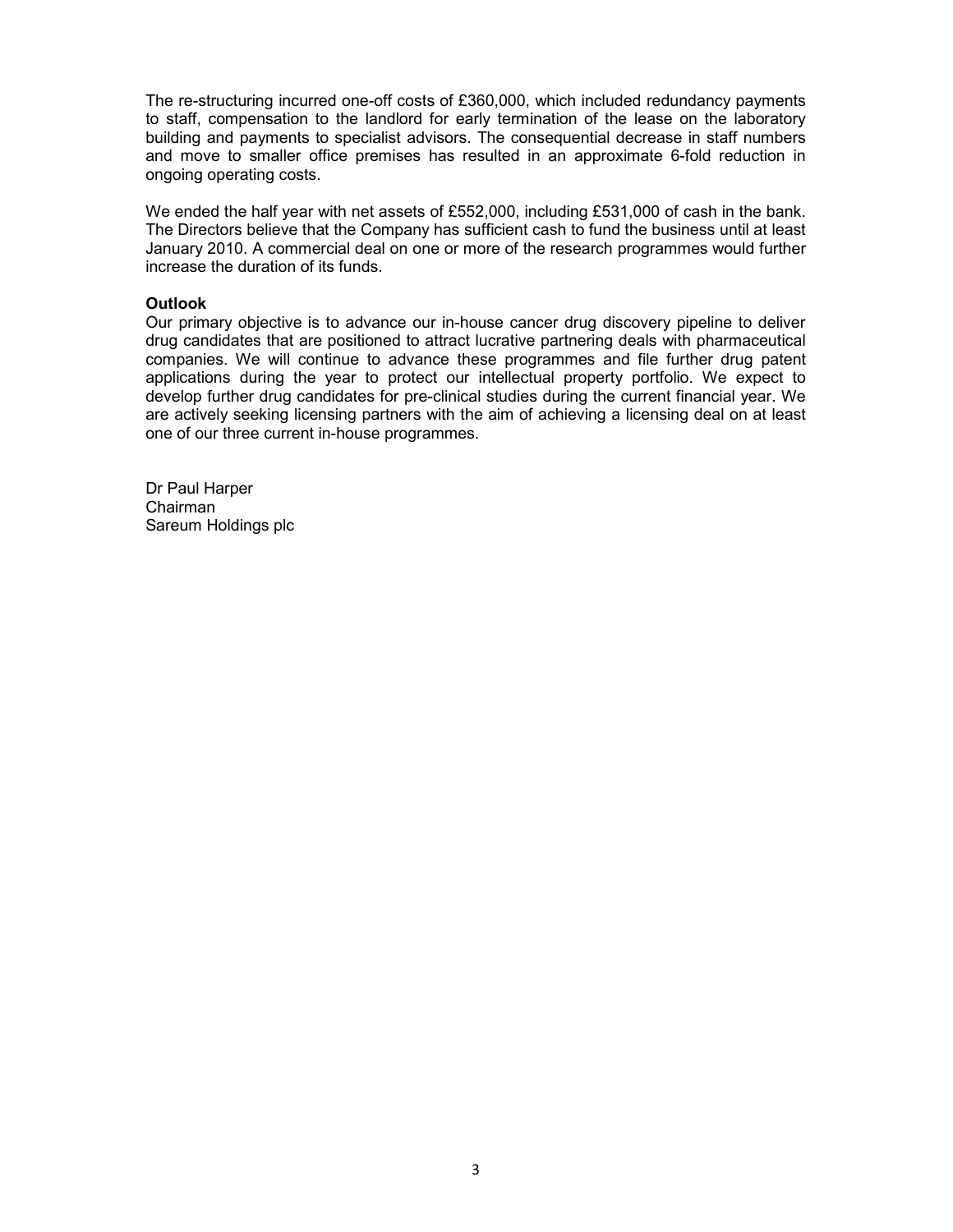Consolidated Income Statement for the six months ended 31 December 2008

|                                                        | <b>Unaudited</b><br><b>Six months</b><br>ended<br>31 Dec 08<br>£'000 | <b>Unaudited</b><br><b>Six months</b><br>ended<br>31 Dec 07<br>£'000 | <b>Audited</b><br>Year ended<br>30 Jun 08<br>£'000 |
|--------------------------------------------------------|----------------------------------------------------------------------|----------------------------------------------------------------------|----------------------------------------------------|
| <b>Revenue</b>                                         | 32                                                                   | 1,096                                                                | 1,503                                              |
| Research and Development costs                         | (354)                                                                | (1, 168)                                                             | (2, 123)                                           |
| Administrative expenses                                | (582)                                                                | (731)                                                                | (1, 396)                                           |
| <b>Operating Loss</b>                                  | (904)                                                                | (803)                                                                | (2,016)                                            |
| Interest receivable and similar income                 | 13                                                                   | 9                                                                    | 33                                                 |
| Interest payable and similar charges                   | (3)                                                                  | (3)                                                                  | (36)                                               |
| Loss on ordinary activities before<br>taxation         | (894)                                                                | (797)                                                                | (2,019)                                            |
| Tax on loss on ordinary activities<br>(R&D Tax Credit) | 46                                                                   | 123                                                                  | 327                                                |
| Loss on ordinary activities after taxation             | (848)                                                                | (674)                                                                | (1,692)                                            |
| Loss per share (pence)<br><b>Basic</b><br>Diluted      | (0.10)p<br>$(0.10)$ p                                                | (0.13)p<br>(0.13)p                                                   | (0.28)p<br>(0.27)p                                 |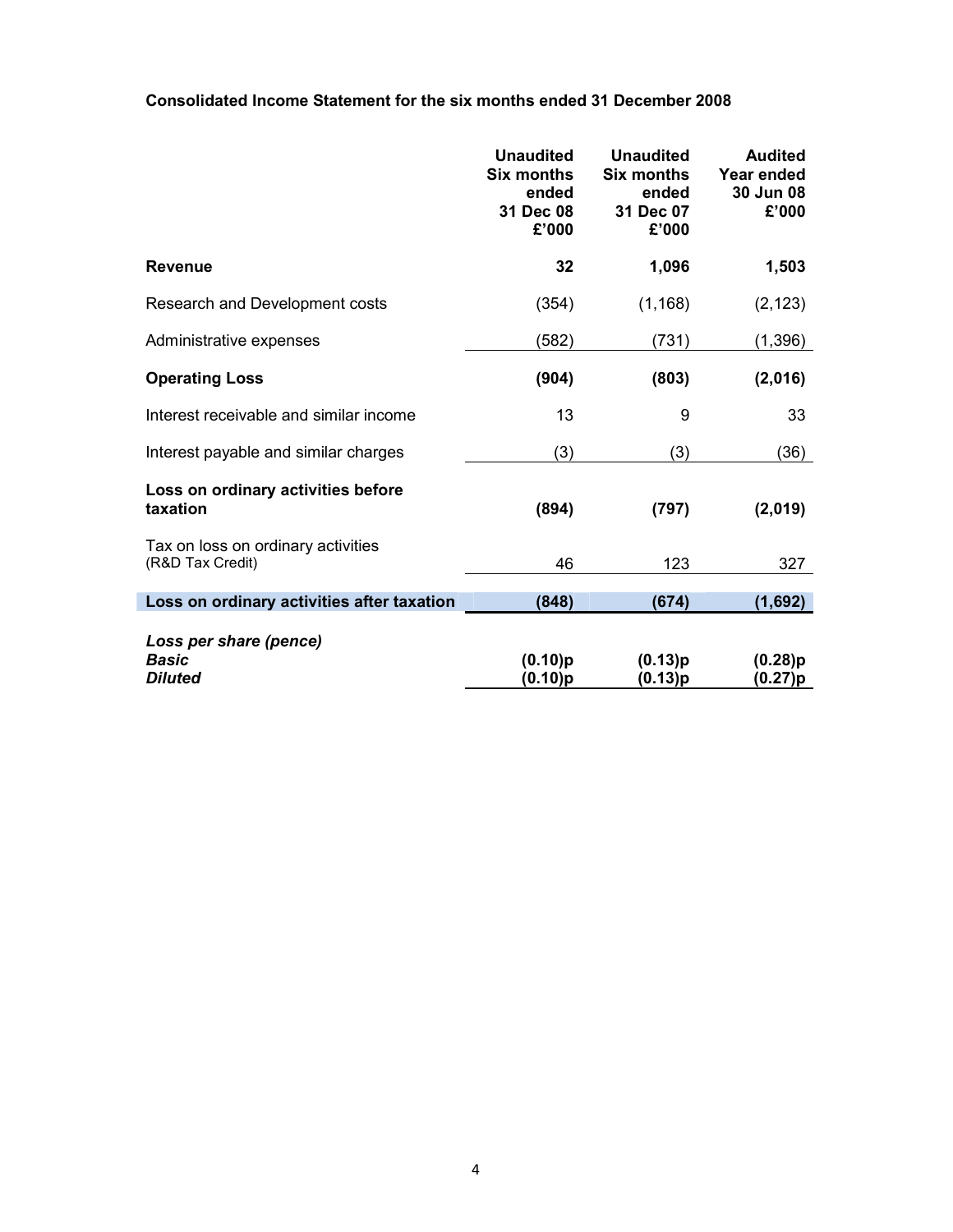# Consolidated Balance Sheet as at 31 December 2008

|                                              | <b>Unaudited</b><br>As at<br>31 Dec 08<br>£'000 | <b>Unaudited</b><br>As at<br>31 Dec 07<br>£'000 | <b>Audited</b><br>As at<br>30 Jun 08<br>£'000 |
|----------------------------------------------|-------------------------------------------------|-------------------------------------------------|-----------------------------------------------|
| <b>Non-current assets</b>                    |                                                 |                                                 |                                               |
| Intangible assets                            | $\overline{2}$                                  | 32                                              | 26                                            |
| Tangible assets                              | $\overline{2}$                                  | 917                                             | 724                                           |
|                                              | $\overline{\mathbf{4}}$                         | 949                                             | 750                                           |
| <b>Current assets</b>                        |                                                 |                                                 |                                               |
| <b>Debtors</b>                               | 87                                              | 722                                             | 608                                           |
| Cash at bank and in hand                     | 531                                             | 920                                             | 481                                           |
|                                              | 618                                             | 1,642                                           | 1,089                                         |
| Creditors: amounts due within one            |                                                 |                                                 |                                               |
| year                                         | (70)                                            | (530)                                           | (313)                                         |
| <b>Net current assets</b>                    | 548                                             | 1,112                                           | 776                                           |
| <b>Total assets less current liabilities</b> | 552                                             | 2,061                                           | 1,526                                         |
| Creditors: amounts due in over one           |                                                 |                                                 |                                               |
| year                                         |                                                 | (165)                                           | (126)                                         |
| <b>Net assets</b>                            | 552                                             | 1,896                                           | 1,400                                         |
|                                              |                                                 |                                                 |                                               |
| <b>Equity</b>                                |                                                 |                                                 |                                               |
| Called up share capital                      | 204                                             | 150                                             | 204                                           |
| Share premium account                        | 5,401                                           | 4,933                                           | 5,401                                         |
| Profit and loss account                      | (5,053)                                         | (3, 187)                                        | (4,205)                                       |
| <b>Total equity</b>                          | 552                                             | 1,896                                           | 1,400                                         |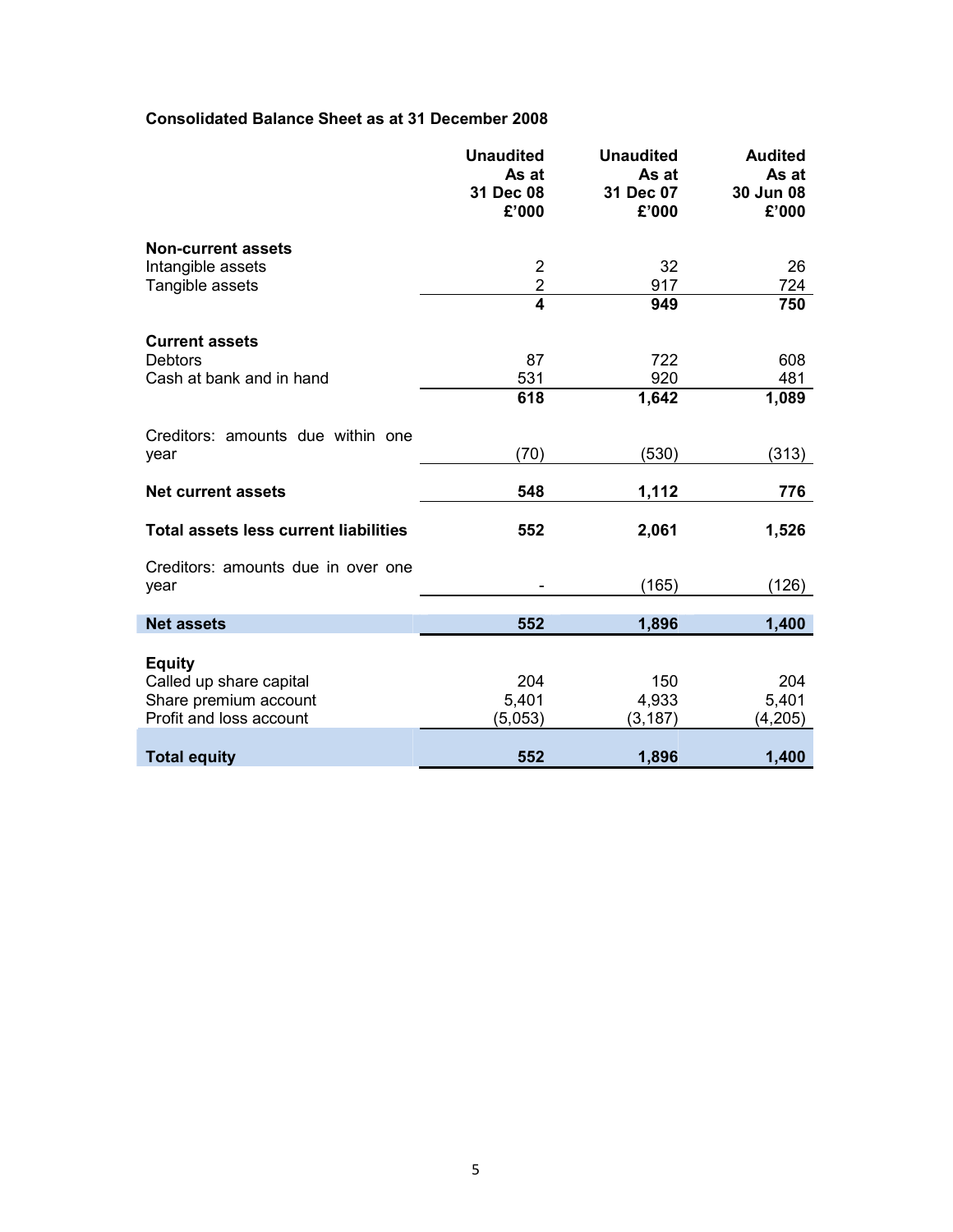Consolidated Statement of changes in equity for the six months ended 31 December 2008 Share **Share** Retained

|                                                                                           | <b>Share</b><br>Capital<br>£'000 | <b>Share</b><br><b>Premium</b><br>£'000 | Retained<br>Loss<br>£'000 | <b>Total</b><br>£'000   |
|-------------------------------------------------------------------------------------------|----------------------------------|-----------------------------------------|---------------------------|-------------------------|
| As at 30 June 2007 (Unaudited)<br>Issue of share capital (net)<br>Loss for the period     | 115<br>35                        | 3,764<br>1,169                          | (2, 513)<br>(674)         | 1,366<br>1,204<br>(674) |
| As at 31 December 2007 (Unaudited)<br>Issue of share capital (net)<br>Loss for the period | 150<br>54                        | 4,933<br>468                            | (3, 187)<br>(1,018)       | 1,896<br>522<br>(1,018) |
| As at 30 June 2008 (Unaudited)<br>Loss for the period                                     | 204                              | 5,401                                   | (4, 205)<br>(848)         | 1,400<br>(848)          |
| As at 31 December 2008 (Unaudited)                                                        | 204                              | 5,401                                   | (5,053)                   | 552                     |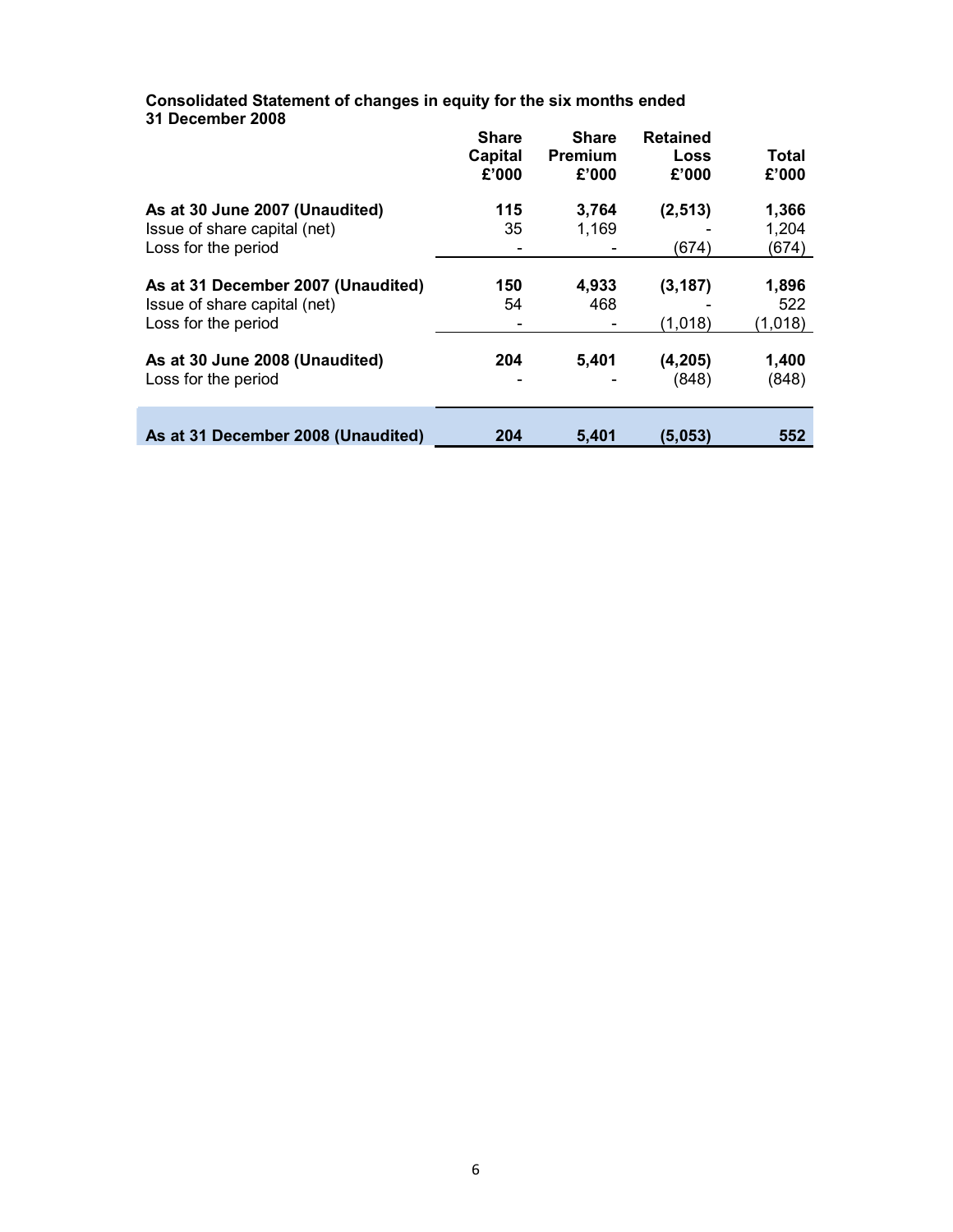Consolidated Cash Flow Statement for the six months ended 31 December 2008

|                                                                         | <b>Unaudited</b><br><b>Six Months</b><br>ended<br>31 Dec 08<br>£'000 | <b>Unaudited</b><br><b>Six Months</b><br>ended<br>31 Dec 07<br>£'000 | <b>Audited</b><br>Year ended<br>30 Jun 08<br>£'000 |
|-------------------------------------------------------------------------|----------------------------------------------------------------------|----------------------------------------------------------------------|----------------------------------------------------|
| <b>Operating activities</b>                                             |                                                                      |                                                                      |                                                    |
| Cash outflow from operating activities                                  | (792)                                                                | (930)                                                                | (1, 847)                                           |
| Interest paid                                                           | (3)                                                                  | (3)                                                                  | (36)                                               |
| Research and Development tax credit                                     | 325                                                                  | 123                                                                  | 198                                                |
| Net cash used in operating activities                                   | (470)                                                                | (810)                                                                | (1,685)                                            |
| <b>Investing activities</b>                                             |                                                                      |                                                                      |                                                    |
| (Acquisition)/Disposal of fixed assets                                  | 721                                                                  | (84)                                                                 | (89)                                               |
| Interest received                                                       | 13                                                                   | 9                                                                    | 33                                                 |
| Net cash used in investing activities                                   | (734)                                                                | (75)                                                                 | (56)                                               |
|                                                                         |                                                                      |                                                                      |                                                    |
| <b>Financing activities</b><br>Net proceeds from ordinary shares issued |                                                                      | 1,203                                                                | 1,727                                              |
| (Repayment)/Increase of loans                                           | (214)                                                                | (58)                                                                 | (165)                                              |
|                                                                         |                                                                      |                                                                      |                                                    |
| Net increase/(decrease) in cash and<br>equivalents                      | 50                                                                   | 260                                                                  | (179)                                              |
| Cash and equivalents at start of period                                 | 481                                                                  | 660                                                                  | 660                                                |
| Cash and equivalents at end of period                                   | 531                                                                  | 920                                                                  | 481                                                |